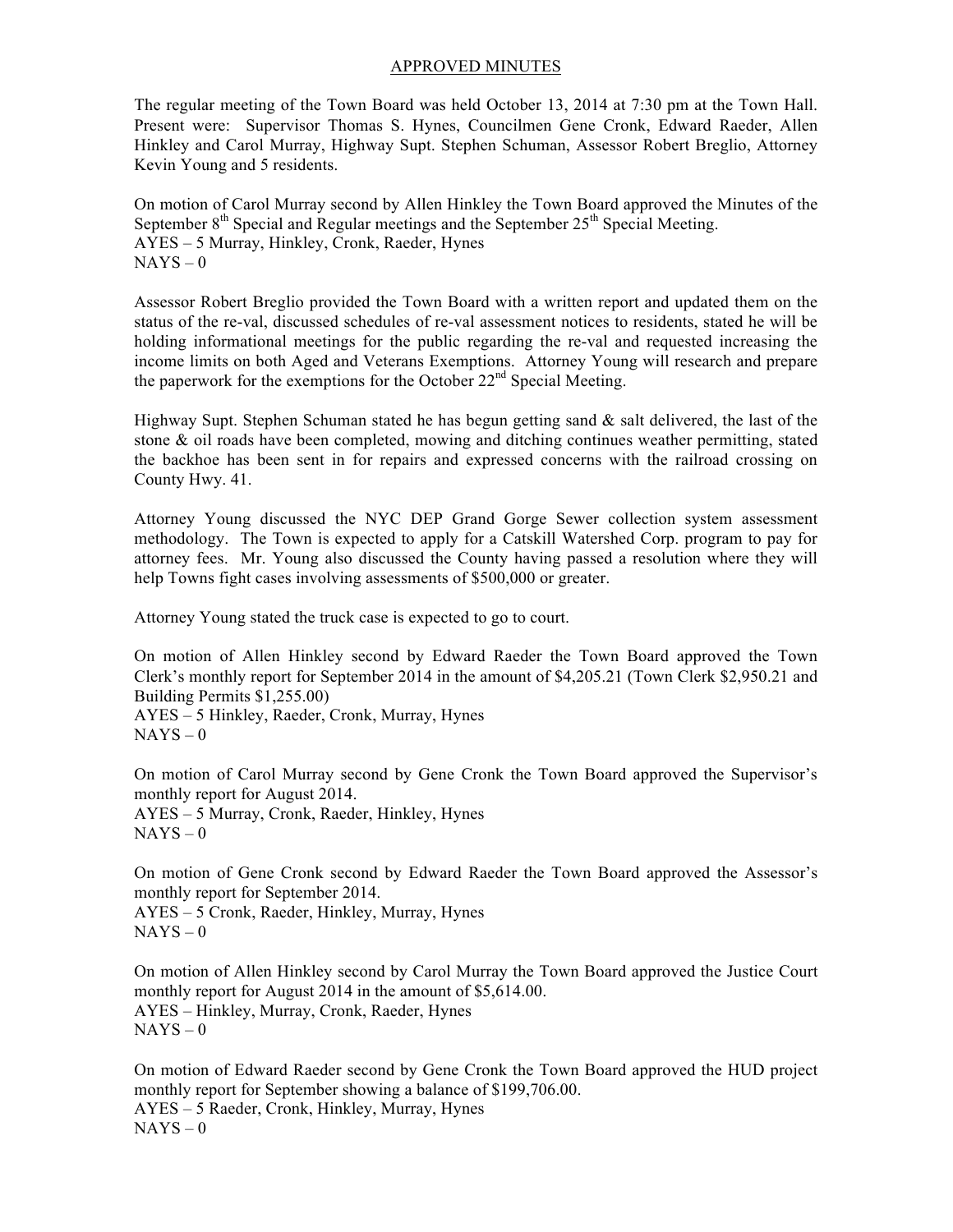On motion of Gene Cronk second by Allen Hinkley the Town Board approved the Building Inspector monthly report for September 2014 .

AYES – 5 Cronk, Hinkley, Raeder, Murray, Hynes  $NAYS - 0$ 

On motion of Edward Raeder second by Carol Murray the Town Board approved the water district monthly receipts report for September 2014 in the following amounts: Denver \$68.20; Grand Gorge \$269.26 and Roxbury \$650.25.

AYES – Raeder, Murray, Cronk, Hinkley, Hynes

 $NAYS - 0$ 

Sealed bids for Fuel Oil were advertised and opened on October 10, 2014 at 2:00 pm at the Town Hall. A total of three (3) bids were received and were as follows:

| Vendor           | Fluctuating Price+Firm Differential= Total Price | Fixed Price  |
|------------------|--------------------------------------------------|--------------|
| Main Care Energy | $$2.7530 + $.1850 = $2.9380/gal$                 | \$3.2250/gal |
| Bottini Fuel     | $$2.6800 + $.1500 = $2.8300/gal$                 | \$2.949/gal  |
| Mirabito Energy  | $$2.6200 + $.1701 = $2.7901/gal$                 | \$2.8863/gal |

# RESOLUTION #47 – FUEL OIL BID AWARD

On motion of Gene Cronk second by Carol Murray the following resolution was offered and adopted:

"RESOLVED, the Town Board awards the Fuel Oil bid to Mirabito Energy at a fixed price of \$2.8863/gal."

AYES – Cronk, Murray, Raeder, Hinkley, Hynes  $NAYS - 0$ 

No decision was made to fill the vacancy on the Historic Preservation Commission.

Discussion took place on renewing the health and dental insurance policies. Current policies are with Excellus BlueCross BlueShield (BCBS) for health and MVP Health Care for dental. Different coverage's were discussed with the Town's Insurance Coordinator. If renewing the current BCBS policy the benefits would remain the same for co pays, coverage's, meds, etc. but the premium costs would decrease substantially from the current rates. If the current dental plan is renewed costs would only increase slightly.

## RESOLUTION #48 – RENEW HEALTH & DENTAL PLANS

On motion of Allen Hinkley second by Edward Raeder the following resolution was offered and adopted:

"RESOLVED, the Town Board approves the renewal of the health insurance policy with Excellus BlueCross BlueShield's SimplyBlue Plus Platinum 2 Plan; and

BE IT FURTHER RESOLVED, the Town Board approves the renewal of the dental insurance policy with MVP Health Care; and

BE IT FURTHER RESOLVED, said plans shall begin December 1, 2014."

AYES – 5 Hinkley, Raeder, Cronk, Murray, Hynes

 $NAYS - 0$ 

RESOLUTION #49 - RESOLUTION OF THE ROXBURY TOWN BOARD ACCEPTING PROPOSED LOCAL LAW TO OVERRIDE THE TAX LEVY LIMIT ESTABLISHED IN GENERAL MUNICIPAL LAW §3-c AND SCHEDULING PUBLIC HEARING FOR SAME

On motion of Allen Hinkley second by Gene Cronk the following resolution was offered and adopted:

"WHEREAS, on June 24, 2011 the New York State Legislature enacted Chapter 97 of the NYS Laws of 2011, hereinafter referred to as the "General Municipal Law §3-c";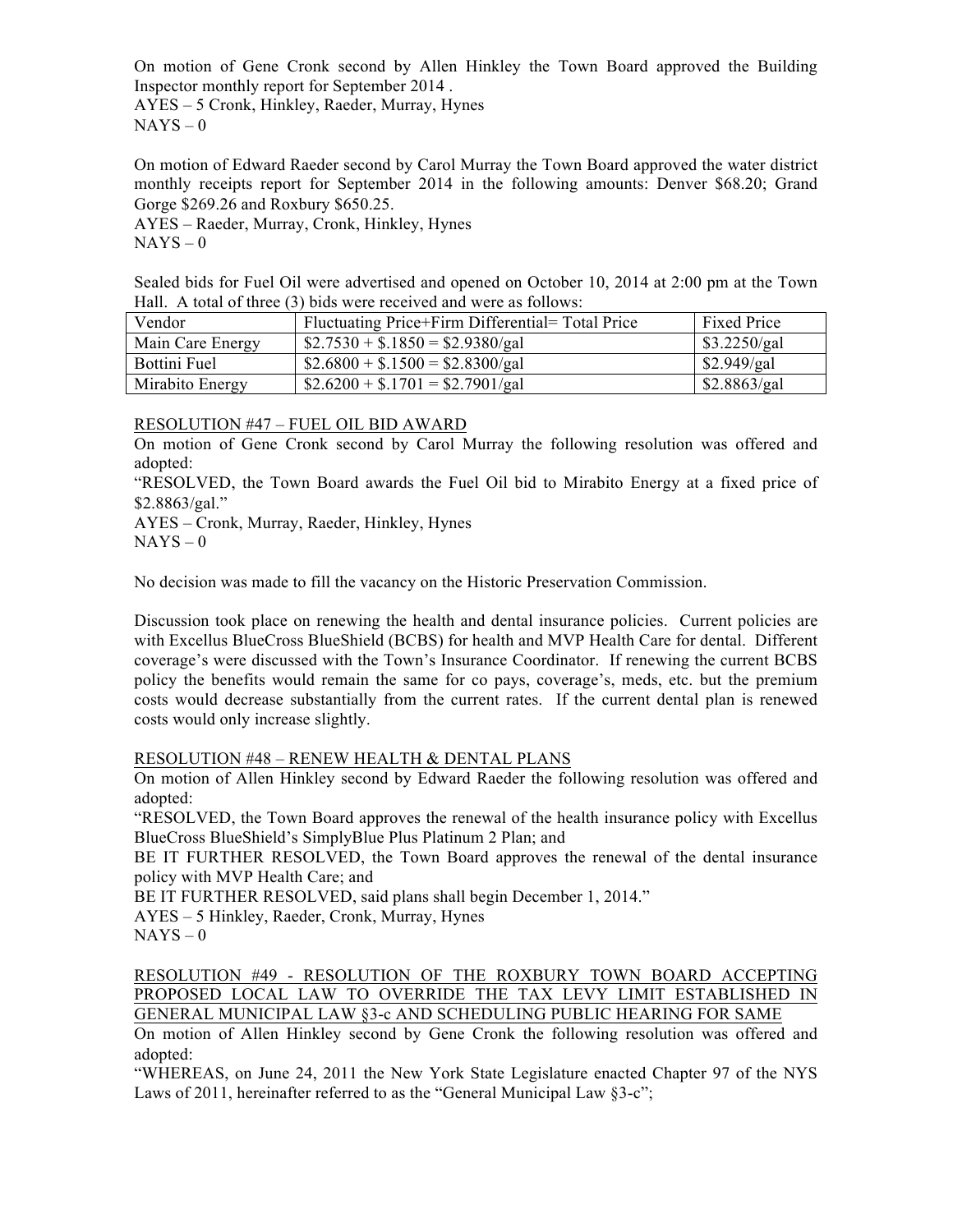WHEREAS, General Municipal Law §3-c expressly authorizes local governments to override the tax levy limit by the adoption of a local law approved by a vote of at least sixty percent (60%) of the total voting power of the governing body (in this case, the "Roxbury Town Board") ;

WHEREAS, the Town's Attorney has prepared a proposed Local Law to Override the Tax Levy Limit Established in General Municipal Law §3-c; and

WHEREAS, the Town Board has reviewed and modified the proposed Local Law to Override the Tax Levy Limit Established in General Municipal law §3-c; and

NOW, THEREFORE, BE IT RESOLVED that the proposed law is ready for consideration by the Town Board; and

BE IT FURTHER RESOLVED, that the Town Board shall will hold a public hearing for consideration of the Local Law to Override the Tax Levy Limit Established in General Municipal Law §3-c on November 6, 2014 at 6:45 pm at the Town Hall; and

BE IT FURTHER RESOLVED, that the Town Clerk is hereby authorized and directed to publish notice of said hearing in the Catskill Mountain News, and to post copies of such notice in the manner provided by law."

WHEREUPON, the Resolution was put to a vote and recorded as follows:

AYES – 5 Hinkley, Cronk, Raeder, Murray, Hynes

 $NAYS - 0$ 

RESOLUTION #50 - RESOLUTION OF THE ROXBURY TOWN BOARD TO CONSIDER A LOCAL LAW FOR THE APPOINTMENT OF ALTERNATE MEMBERS TO THE TOWN OF ROXBURY PLANNING BOARD AND SCHEDULING A PUBLIC HEARING FOR SAME

On motion of Allen Hinkley second by Gene Cronk the following resolution was offered and adopted:

"WHEREAS, the Town of Roxbury Town Board would like to consider the appointment of alternate members to the Town of Roxbury Planning Board, as it is sometimes difficult to maintain a quorum on the Planning Board, due to illness, extended vacation or conflict of interest situations on a specific matter;

WHEREAS, in such instances, official business cannot be conducted delaying or impeding adherence to required timeliness;

WHEREAS, the use of alternate members in such instances would be beneficial to the Town residents;

WHEREAS, the Town Board Members and the Town's Attorney have reviewed a proposed draft Local Law for the appointment of alternate members to the Town of Roxbury Planning Board;

NOW, THEREFORE, BE IT RESOLVED that the Town Board accepts the proposed draft Local Law; and

BE IT FURTHER RESOLVED, that a copy of the proposed draft Local Law shall be placed in the Town Clerk's office and made available for public inspection; and

BE IT FURTHER RESOLVED, that the Town Board will hold a public hearing for consideration of the Local Law on November 6, 2014 at 6:50 pm at the Town Hall; and

BE IT FURTHER RESOLVED, that the Town Clerk is hereby authorized and directed to publish notice of said hearing in the Catskill Mountain News, and to post copies of such notice in the manner provided by law."

WHEREUPON, the Resolution was put to a vote and recorded as follows:

AYES – 5 Hinkley, Cronk, Raeder, Murray, Hynes  $NAYS - 0$ 

### RESOLUTION #51 – SCHEDULE PUBLIC HEARING ON 2015 PRELIMINARY TOWN BUDGET

On motion of Allen Hinkley second by Gene Cronk the following resolution was offered and adopted:

"RESOLVED, the Town Board will hold a Public Hearing on the 2015 Preliminary Budget on November 6, 2014 at 7:00 pm at the Town Hall; and

BE IT FURTHER RESOLVED, copies of the preliminary budget will be available after the October 22, 2014 Budget Workshop."

AYES – 5 Hinkley, Cronk, Raeder, Murray, Hynes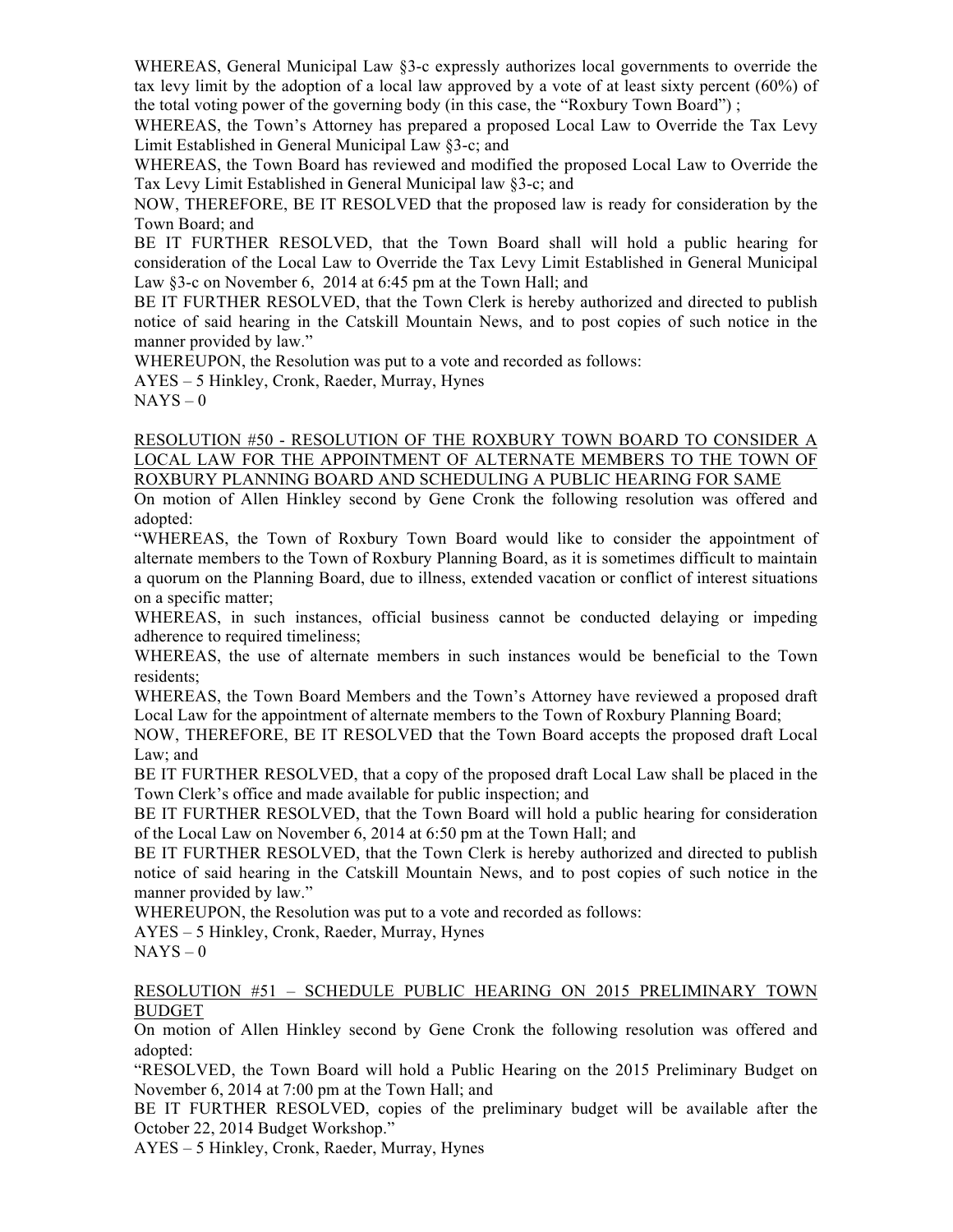$NAYS - 0$ 

On motion of Edward Raeder second by Carol Murray the Town Board approved mileage reimbursement to the Town Clerk for attending a retirement seminar in Binghamton on October 15, 2014.

AYES – 5 Raeder, Murray, Cronk, Hinkley, Hynes  $NAYS - 0$ 

The Town Clerk's Office received a notice that J&W Deli has applied to New York State for a liquor license for their location at 36422 State Hwy 23, Grand Gorge.

On motion of Edward Raeder second by Carol Murray the Town Board stated having no objections with the application of J&W Deli to the NYS Liquor Authority to obtain a liquor license for their establishment located at 36422 State Hwy 23 in Grand Gorge. AYES – 5 Raeder, Murray, Cronk, Hinkley, Hynes  $NAYS - 0$ 

### RESOLUTION #52 – SEWER ADMINISTRATIVE SERVICE AGREEMENTS

On motion of Carol Murray second by Allen Hinkley the following resolution was adopted: "RESOLVED, the Town Board approves Administrative Service Agreements with Diane Pickett for administration of Denver and Roxbury Sewer funds for reporting to NYCDEP; and BE IT FURTHER RESOLVED, payment for services shall be paid by payroll and shall commence with the year 2014 in the amount of \$1,500/year Roxbury Sewer and \$500/year Denver Sewer." AYES – 5 Murray, Hinkley, Raeder, Cronk, Hynes  $NAYS - 0$ 

Copies of the 2015 Tentative Budget were mailed to the Town Board members on October 2, 2014.

A reminder was given that a Budget Workshop will be held October 22, 2014 at 7:00 pm at the Town Hall.

Attorney Kevin Young discussed the formula used to calculate the 2015 Roxbury Sewer rates for residential, commercial and mixed use properties.

No action was taken on appointing additional members to the Board of Assessment Review for the 2015 revaluation.

On motion of Allen Hinkley second by Gene Cronk the bills were audited and ordered paid in the following amounts:

| General #451-503         | \$31,968.71  | Denver Sewer $\#100-114$  | \$24,597.62 |
|--------------------------|--------------|---------------------------|-------------|
| Highway $\#240-272$      | \$130,637.82 | Special Lights $#15-16$   | \$1,929.84  |
| Roxbury Water #64-73     | \$6,603.47   | Capital Projects:         |             |
| Grand Gorge Water #68-79 | \$4,502.13   | Kirkside Park Prog #29-30 | \$150.00    |
| Denver Water #59-69      | \$7,403.49   | HUD Program #31           | \$16,060.00 |
| Roxbury Sewer #63-71     | \$13,466.37  |                           |             |

AYES – 5 Hinkley, Cronk, Raeder, Murray, Hynes  $NAYS - 0$ 

 $\mathcal{L}_\text{max} = \mathcal{L}_\text{max} = \mathcal{L}_\text{max} = \mathcal{L}_\text{max} = \mathcal{L}_\text{max} = \mathcal{L}_\text{max}$ 

On motion of Carol Murray second by Gene Cronk the meeting adjourned at 8:42 pm.

THIS IS A TRUE COPY

Diane Pickett, Town Clerk Thomas S. Hynes, Supervisor Gene Cronk, Councilman